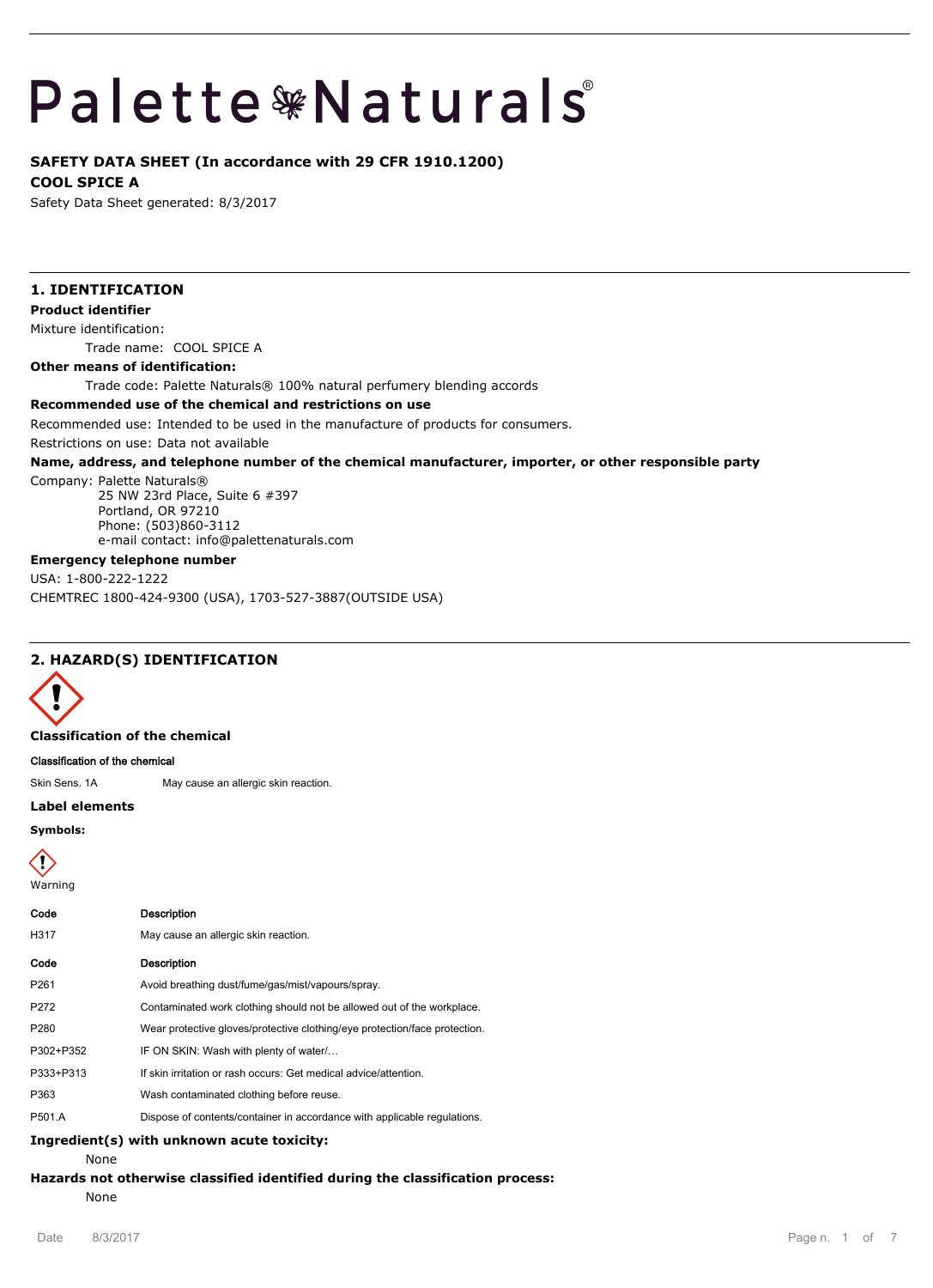# **3. COMPOSITION/INFORMATION ON INGREDIENTS**

#### **Substances**

Data not available

## **Mixtures**

Hazardous components within the meaning of 29 CFR 1910.1200 and related classification:

#### **List of components**

| Qty          | Name                           | Ident. Numb.                 | Classification                                                                                            | <b>Registration Number</b> |
|--------------|--------------------------------|------------------------------|-----------------------------------------------------------------------------------------------------------|----------------------------|
| $0.1 - 1 \%$ | CINNAMIC ALDEHYDE ( CINNAMAL ) | CAS:104-55-2<br>EC:203-213-9 | Acute Tox. 4, H312; Skin Irrit. 2, H315; Eye 01-2119935242-45 / -<br>Irrit, 2A, H319: Skin Sens, 1A, H317 |                            |

# **4. FIRST AID MEASURES**

## **Description of first aid measures**

In case of skin contact:

Immediately take off all contaminated clothing.

Remove contaminated clothing immediatley and dispose off safely.

In case of eyes contact:

Wash immediately with water.

In case of Ingestion:

Do not induce vomiting, get medical attention showing the MSDS and label hazardous.

In case of Inhalation:

Remove casualty to fresh air and keep warm and at rest.

#### **Most important symptoms/effects, acute and delayed**

Data not available

## **Indication of any immediate medical attention and special treatment needed**

In case of accident or unwellness, seek medical advice immediately (show directions for use or safety data sheet if possible).

## **5. FIRE-FIGHTING MEASURES**

#### **Extinguishing media**

Suitable extinguishing media:

Water.

Carbon dioxide (CO2).

# **Unsuitable extinguishing media:**

None in particular.

## **Specific hazards arising from the chemical**

Do not inhale explosion and combustion gases.

Burning produces heavy smoke.

Hazardous combustion products: Data not available

Explosive properties: Data not available

Oxidizing properties: Data not available

## **Special protective equipment and precautions for fire-fighters**

Use suitable breathing apparatus .

Collect contaminated fire extinguishing water separately. This must not be discharged into drains. Move undamaged containers from immediate hazard area if it can be done safely.

## **6. ACCIDENTAL RELEASE MEASURES**

# **Personal precautions, protective equipment and emergency procedures**

Wear personal protection equipment.

Remove persons to safety.

See protective measures under point 7 and 8.

# **Methods and material for containment and cleaning up**

Suitable material for taking up: absorbing material, organic, sand Wash with plenty of water.

# **7. HANDLING AND STORAGE**

# **Precautions for safe handling**

Avoid contact with skin and eyes, inhaltion of vapours and mists.

Don't use empty container before they have been cleaned.

Before making transfer operations, assure that there aren't any incompatible material residuals in the containers.

Contamined clothing should be changed before entering eating areas.

Do not eat or drink while working.

See also section 8 for recommended protective equipment.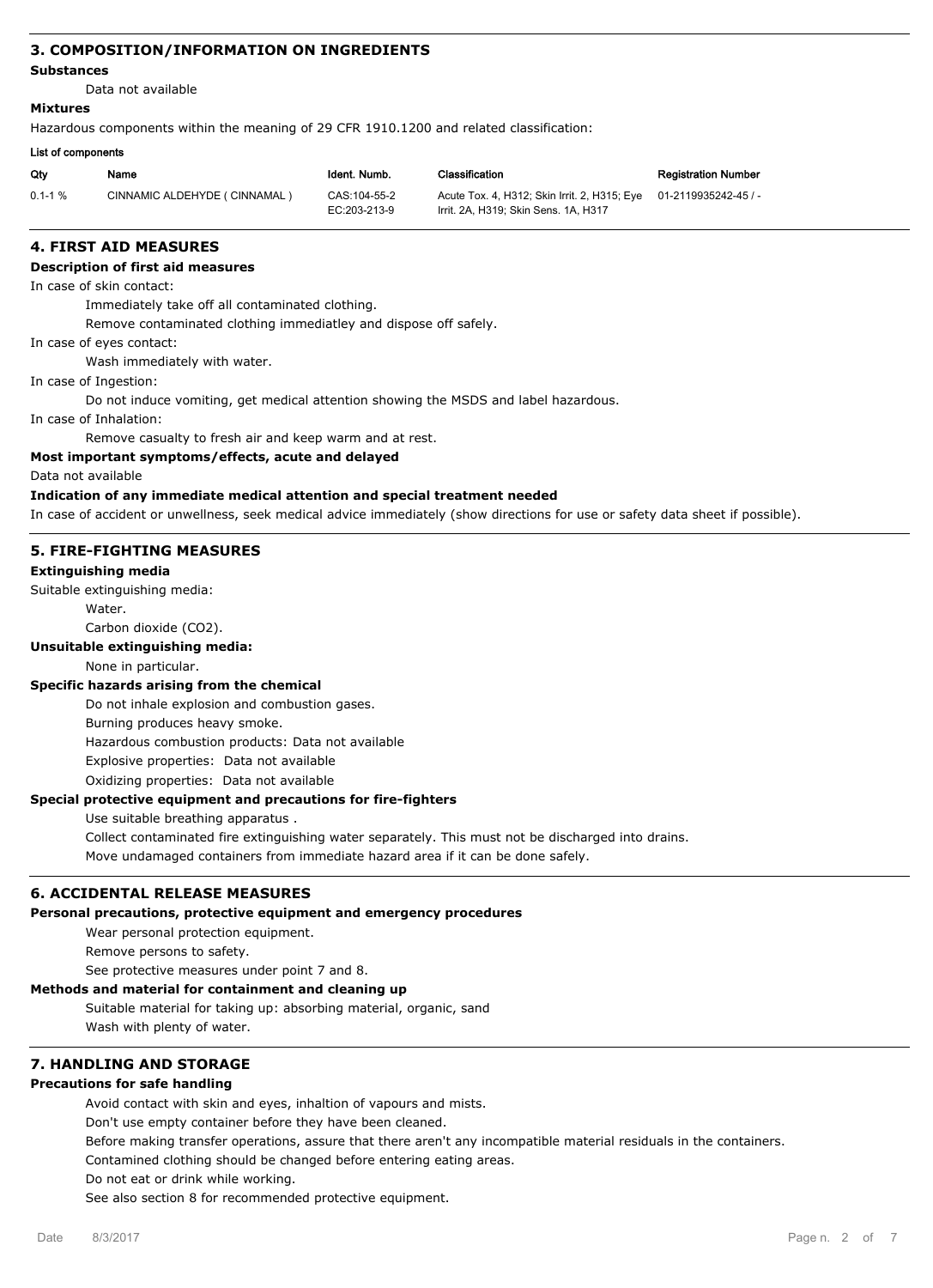## **Conditions for safe storage, including any incompatibilities**

Store in a tightly closed container in a cool, dry, well-ventilated area, Away from heat sources. Storage temperature: Data not available Incompatible materials: None in particular.

Instructions as regards storage premises:

Adequately ventilated premises.

## **8. EXPOSURE CONTROLS/PERSONAL PROTECTION**

## **Control parameters**

No Data Available

Appropriate engineering controls: Data not available

#### **Individual protection measures**

Eye protection:

Use close fitting safety goggles, don't use eye lens.

Protection for skin:

Use clothing that provides comprehensive protection to the skin, e.g. cotton, rubber, PVC or viton.

Protection for hands:

Use protective gloves that provides comprehensive protection, e.g. P.V.C., neoprene or rubber.

Respiratory protection:

Data not available

## **9. PHYSICAL AND CHEMICAL PROPERTIES**

## **Information on basic physical and chemical properties**

Physical State Liquid Appearance and colour: & Colourless to yellow Odor: Conform Odour threshold: Data not available pH: Data not available Melting point / freezing point: Data not available Initial boiling point and boiling range: Data not available Flash point: > 93°C / 200°F Evaporation rate: Data not available Upper/lower flammability or explosive limits: Data not available Vapour density: Data not available Vapour pressure: Data not available Relative density: 1.12 g/ml Solubility in water: Data not available Solubility in oil: Data not available Partition coefficient (n-octanol/water): Data not available Auto-ignition temperature: Data not available Decomposition temperature: Data not available Viscosity: Data not available Explosive properties: Data not available Oxidizing properties: Data not available Solid/gas flammability: Data not available Specific Gravity @20°C = 1.1260 Refractive Index =  $1.4459$ 

# **Other information**

Substance Groups relevant properties Data not available Miscibility: Data not available Fat Solubility: Data not available Conductivity: Data not available

# **10. STABILITY AND REACTIVITY**

# **Reactivity**

Stable under normal conditions

# **Chemical stability**

Data not Available.

# **Possibility of hazardous reactions**

None.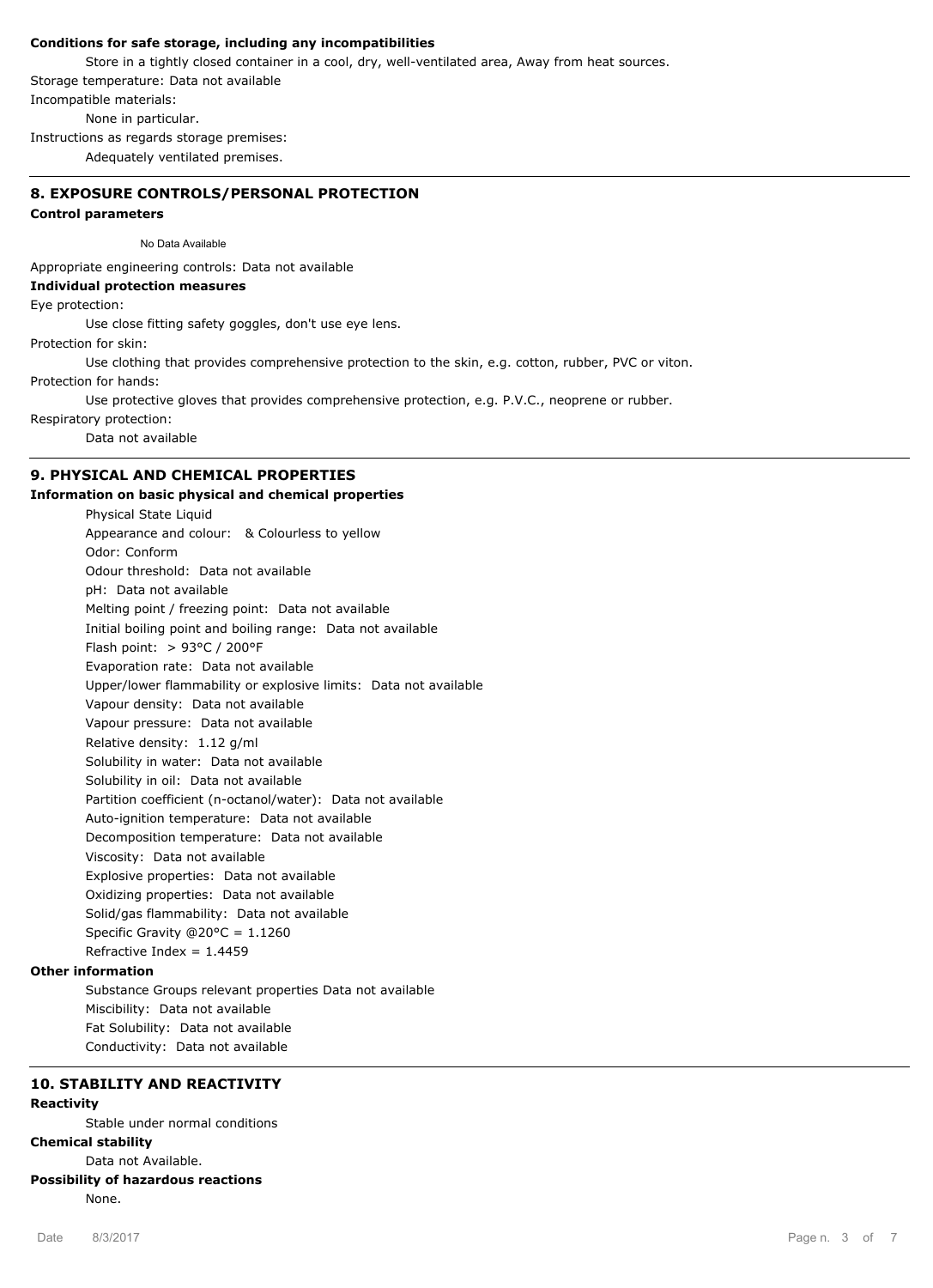#### **Conditions to avoid**

Stable under normal conditions.

## **Incompatible materials**

None in particular.

#### **Hazardous decomposition products**

None.

# **11. TOXICOLOGICAL INFORMATION**

#### **Information on toxicological effects**

#### **Toxicological information of the mixture:**

There is no toxicological data available on the mixture. Consider the individual concentration of each component to assess toxicological effects resulting from exposure to the mixture.

#### **Toxicological information on main components of the mixture:**

CINNAMIC ALDEHYDE ( CINNAMAL )

LD50 Oral Rat = 2200mg/kg

LD50 Skin Rabbit > 2000mg/kg

LD50 Skin Rat > 2000mg/kg

#### **If not differently specified, the information required in the regulation and listed below must be considered as N.A.**

a) acute toxicity

b) skin corrosion/irritation

- c) serious eye damage/irritation
- d) respiratory or skin sensitisation
- e) germ cell mutagenicity
- f) carcinogenicity
- g) reproductive toxicity
- h) STOT-single exposure
- i) STOT-repeated exposure
- i) aspiration hazard

#### **Substance(s) listed on the IARC Monographs:**

None

## **Substance(s) listed as OSHA Carcinogen(s):**

None

## **Substance(s) listed as NIOSH Carcinogen(s):**

None

#### **Substance(s) listed on the NTP report on Carcinogens:**

None

# **12. ECOLOGICAL INFORMATION**

#### **Toxicity**

Adopt good working practices, so that the product is not released into the environment. Eco-Toxicological Information:

#### **List of Eco-Toxicological properties of the product**

No Data Available

#### **Persistence and degradability**

Data not available

## **Bioaccumulative potential**

Data not available

## **Mobility in soil**

Data not available

# **Other adverse effects**

Data not available

# **13. DISPOSAL CONSIDERATIONS**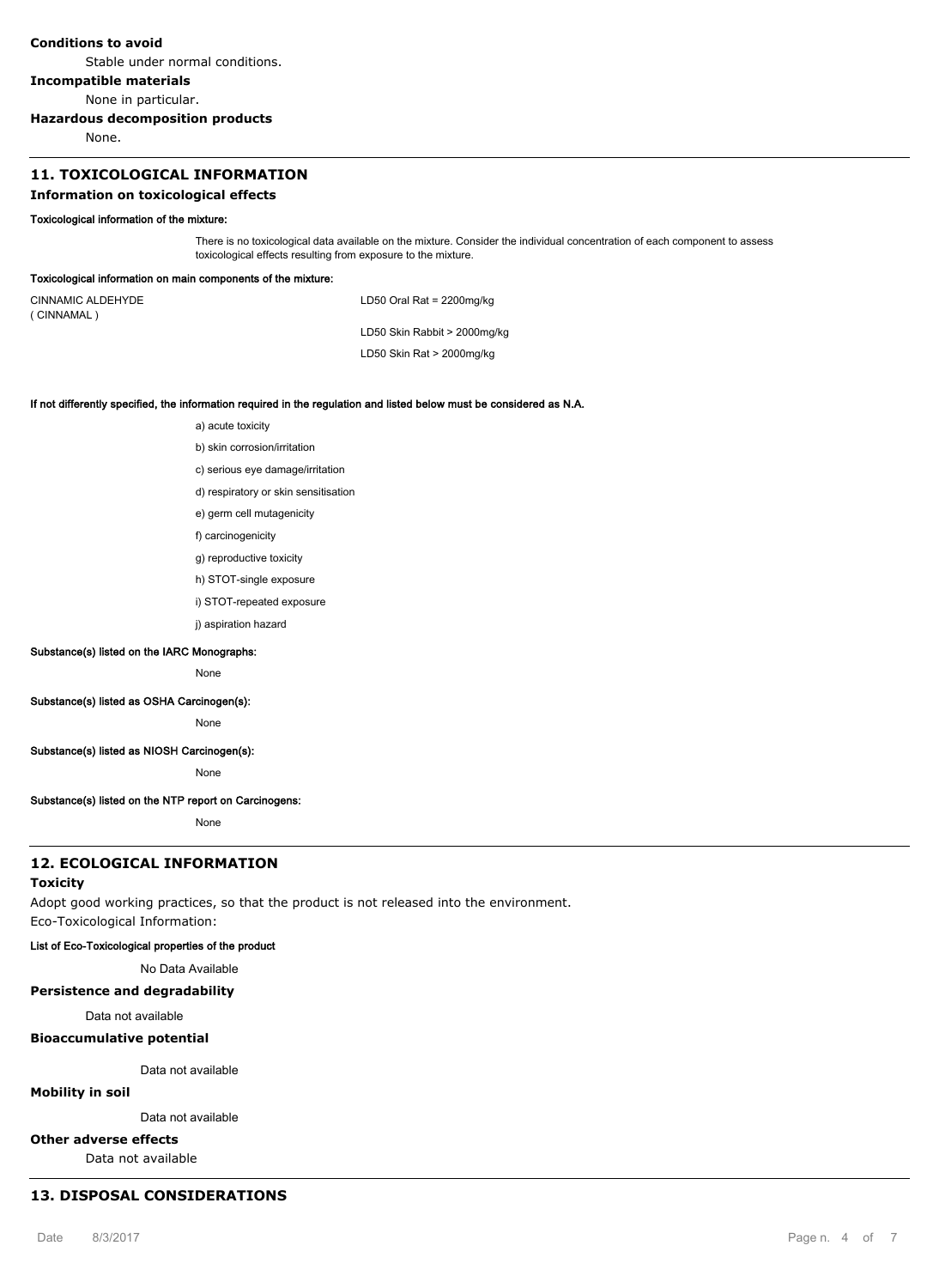#### **Waste treatment methods**

Any disposal practice must be in compliance with local, state and federal laws and regulations (contact local or state environmental agency for specific rules). Do not dump into sewers, any body of water or onto the ground.

Recover if possible. In so doing, comply with the local and national regulations currently in force.

## **14. TRANSPORT INFORMATION**

#### **UN number**

ADR-UN number: N/A DOT-UN Number: N/A IATA-Un number: N/A IMDG-Un number: N/A

## **UN proper shipping name**

ADR-Shipping Name: N/A DOT Proper Shipping Name: N/A IATA-Technical name: N/A IMDG Technical Name: N/A

## **Transport hazard class(es)**

ADR-Class: N/A DOT Hazard Class: N/A IATA-Class: N/A IMDG-Class: N/A

#### **Packing group**

ADR-Packing Group: N/A ADR exempt: N/A IATA-Packing group: N/A IMDG-Packing group: N/A

#### **Environmental hazards**

Marine pollutant: No

Environmental Pollutant: Data not available

## **Transport in bulk according to Annex II of MARPOL73/78 and the IBC Code**

# Data not available

# **Special precautions**

Department of Transportation (DOT): DOT-Special Provision(s): N/A DOT Label(s): N/A DOT Symbol: N/A DOT Cargo Aircraft: N/A DOT Passenger Aircraft: N/A DOT Bulk: N/A DOT Non-Bulk: N/A Road and Rail (ADR-RID): ADR-Label: N/A ADR - Hazard identification number: N/A ADR Tunnel Restriction Code: N/A Air (IATA): IATA-Passenger Aircraft: N/A

IATA-Cargo Aircraft: N/A IATA-Label: N/A IATA-Subrisk: N/A IATA-Erg: N/A IATA-Special Provisions: N/A Sea (IMDG): IMDG-Stowage Code: N/A IMDG-Stowage Note: N/A IMDG-Subrisk: N/A IMDG-Special Provisions: N/A IMDG-Page: N/A IMDG-Label: N/A IMDG-EMS: N/A IMDG-MFAG: N/A

## **15. REGULATORY INFORMATION**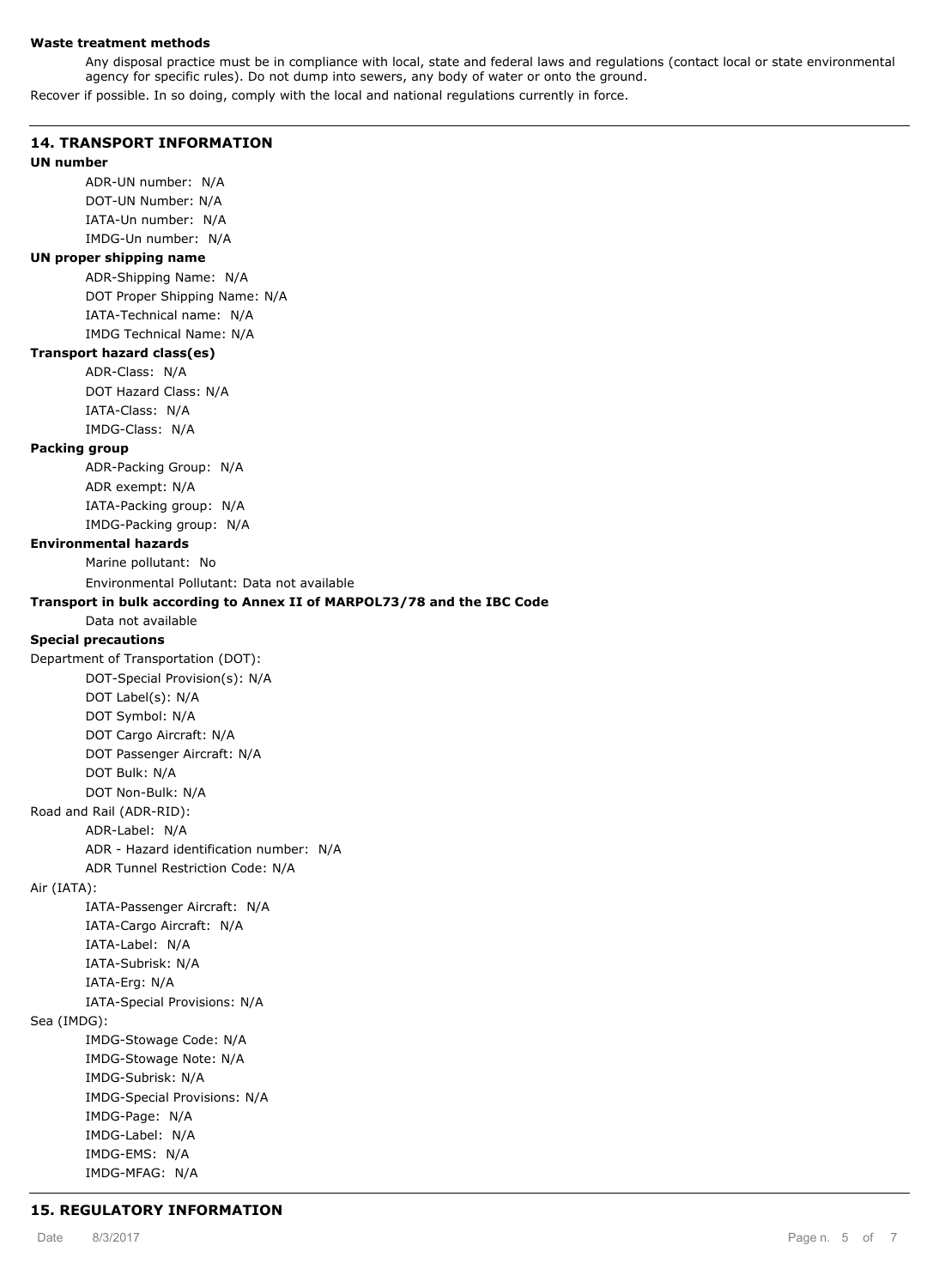#### **USA - Federal regulations**

#### **TSCA - Toxic Substances Control Act**

#### **TSCA inventory:**

All the components are listed on the TSCA inventory

#### **TSCA listed substances:**

CINNAMIC ALDEHYDE ( CINNAMAL ) is listed in TSCA 8B, 8A, 8D

#### **SARA - Superfund Amendments and Reauthorization Act**

#### **Section 302 - Extremely Hazardous Substances:**

no substances listed

#### **Section 304 - Hazardous substances:**

no substances listed

#### **Section 313 - Toxic chemical list:**

no substances listed

#### **CERCLA - Comprehensive Environmental Response, Compensation, and Liability Act**

## **Substance(s) listed under CERCLA:**

no substances listed

#### **CAA - Clean Air Act**

#### **CAA listed substances:**

no substances listed

#### **CWA - Clean Water Act**

#### **CWA listed substances:**

no substances listed

#### **USA - State specific regulations**

**California Proposition 65**

#### **Substance(s) listed under California Proposition 65:**

no substances listed

#### **Massachusetts Right to know**

#### **Substance(s) listed under Massachusetts Right to know:**

no substances listed

#### **Pennsylvania Right to know**

#### **Substance(s) listed under Pennsylvania Right to know:**

no substances listed

**New Jersey Right to know**

#### **Substance(s) listed under New Jersey Right to know:**

no substances listed

#### **16. OTHER INFORMATION**

| Code | <b>Description</b>            |
|------|-------------------------------|
| H312 | Harmful in contact with skin. |
| H315 | Causes skin irritation.       |

- H317 May cause an allergic skin reaction.
- H319 Causes serious eye irritation.

#### Safety Data Sheet dated: 8/3/2017 - version 2

The information contained herein is based on our state of knowledge at the above-specified date. It refers solely to the product indicated and constitutes no guarantee of particular quality. The information relates only to the specific material and may not be valid for such material used in combination with any other material or in any process.

This document was prepared by a competent person who has received appropriate training.

It is the duty of the user to ensure that this information is appropriate and complete with respect to the specific use intended. This MSDS cancels and replaces any preceding release.